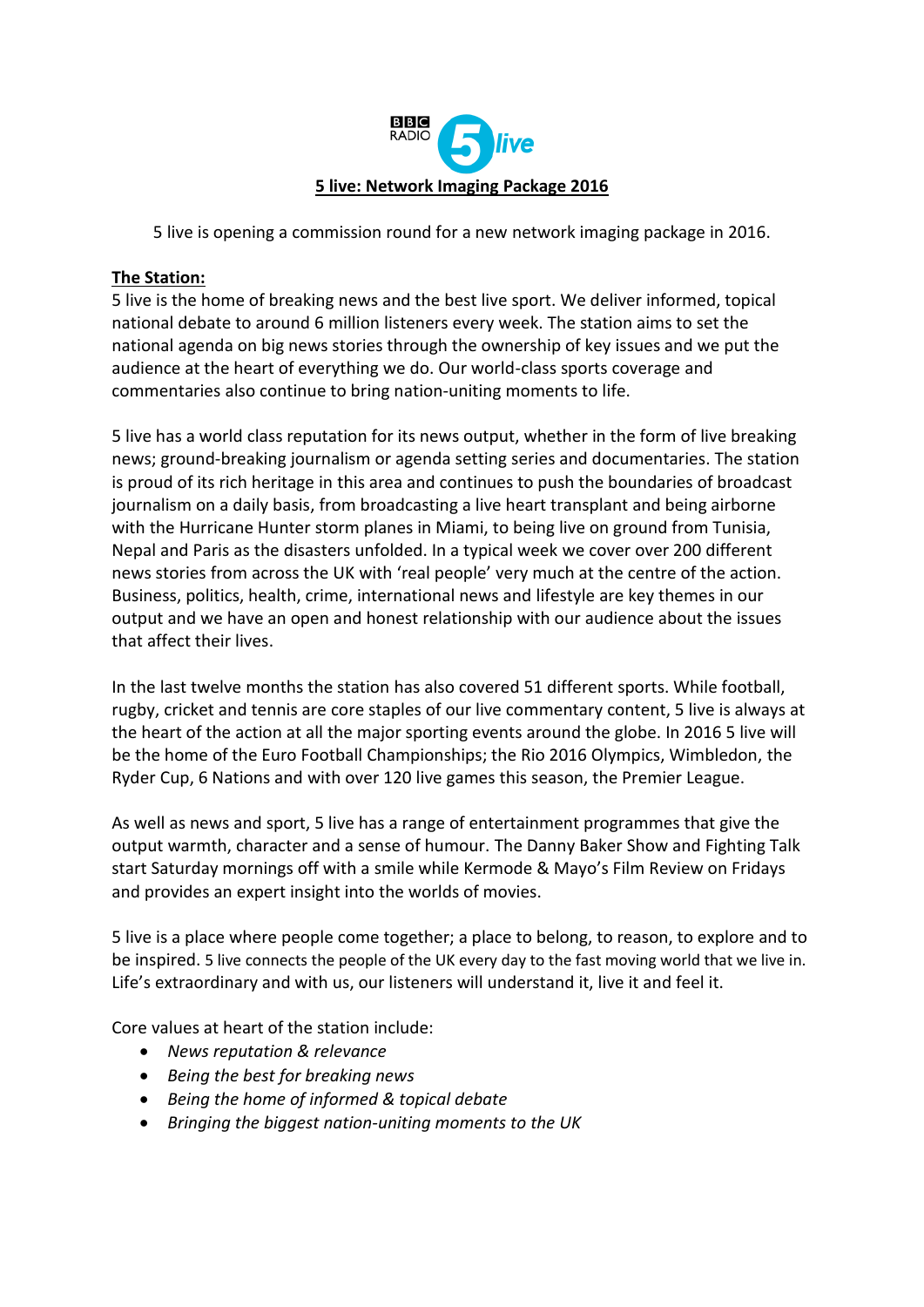## **Current Positioning:**

The station's current jingle package and sonic logo have been on air for 5 years and have helped provide a consistent sound during the station's relocation from London to Salford in 2012. 5 live's strapline is 'First for Breaking News and the Best Live Sport' and we use a male and female voice-over in our brand imaging combined with presenter voices on trails.

# **Brief:**

5 live would like to introduce a new jingle package in the summer of 2016. We're looking for a fresh new sound for the station that compliments the range of news, sport and entertainment programmes that form the schedule. The new package should reflect the station's broad range of content and work across all the genres of output.

We are looking for an authentic, ambitious and attention-grabbing package that will cut through on medium wave and digital platforms. The package should reflect the emotion, energy and honesty that is evident in our output and have warmth and personality. While we are essentially a talk station on AM our digital short-form content is attracting recordbreaking numbers and illustrates our ambitions to lead the way in the digital revolution. We are looking for an instrumental package only, not a sung logo.

The final deliverables would include:

- 60" Top of Hour sequence bed
- Open-ended menu bed
- Resolving sting/tag
- Weather & travel bed
- 8 x different IDs, different mixes with varying durations up to 20"
- Library of various sport/genre beds

The contract should also include an agreed number of 'refreshes' through the year.

#### **Cost & Rights:**

The package will be on an 'all rights' basis – allowing the BBC to fully own the package in perpetuity and exclusively. The composer will retain their composer rights and BBC Worldwide, on behalf of the BBC, will take its full available share of publishing rights (i.e. Rights split 50% to Composer: 50% to BBCW).

There is no payment for demo delivery but all rights to demo material remain with you and no material will be used by the BBC unless commissioned. Please ensure your work doesn't contain any non-cleared samples and is all original composition.